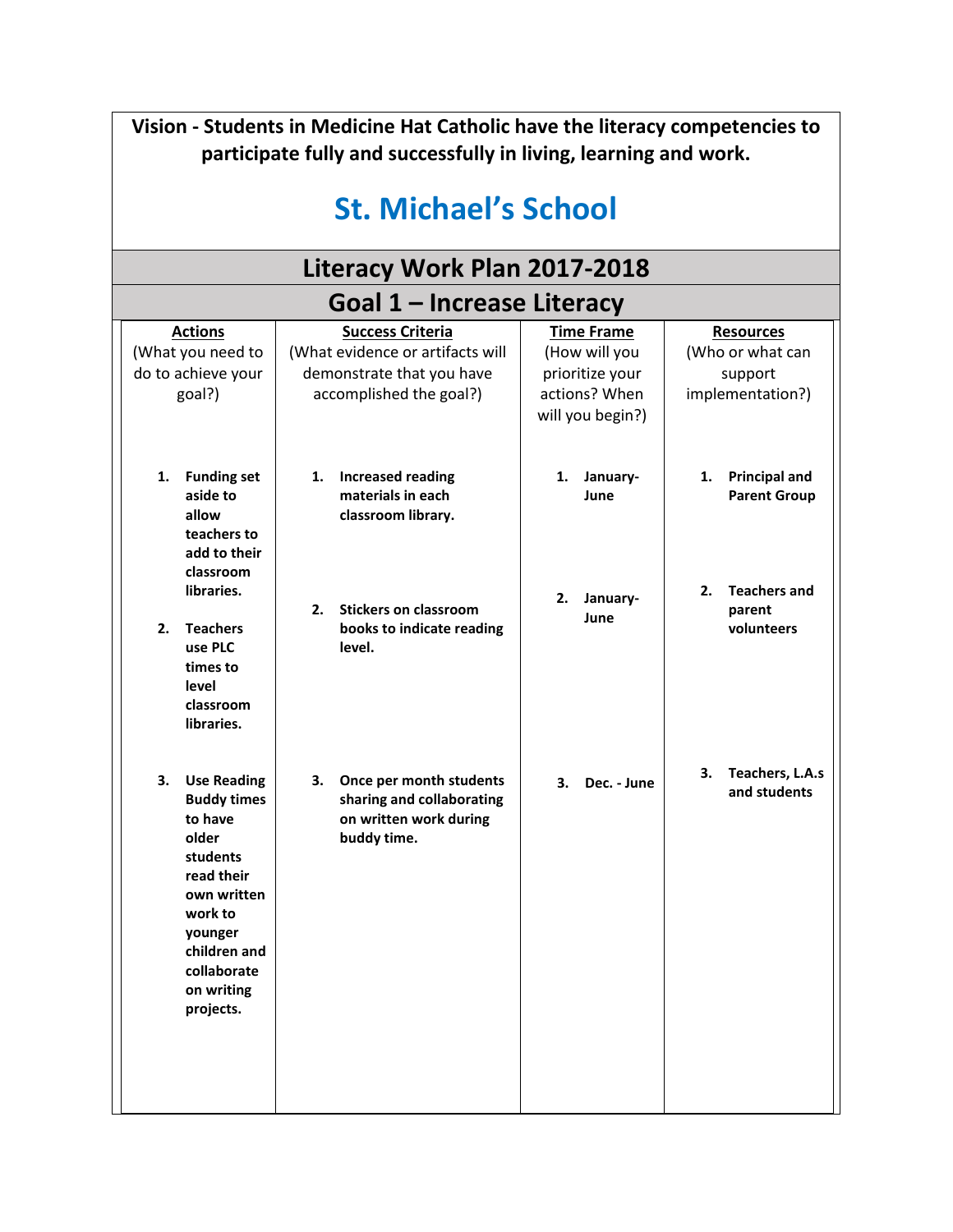| 4. | <b>Bible Trivial</b><br>monthly<br>contest.                                                                           | 4. | <b>Held Monthly- increased</b><br>participation by students.        | 4. | <b>November</b><br>to June                                             | 4. | Mrs.<br>Hoffman/Mr.<br><b>Blackmer</b>                    |
|----|-----------------------------------------------------------------------------------------------------------------------|----|---------------------------------------------------------------------|----|------------------------------------------------------------------------|----|-----------------------------------------------------------|
| 5. | <b>Novel sets</b><br>purchased<br>this year for<br>grades 4-6.                                                        | 5. | <b>Improved LA</b><br>programming/accessibility                     | 5. | September                                                              | 5. | Mr.<br>Blackmer/Mrs.<br><b>Wong/Grade</b><br>4-6 teachers |
|    | 6. Robin Wong<br>(librarian<br>travels to<br>Calgary with<br>other<br>district<br>librarians to<br>purchase<br>books. | 6. | \$800.00 spent on<br>approximately 100 new<br>books for the library | 6. | October<br>$24^{th} -$<br><b>United</b><br>Library<br><b>Book Sale</b> | 6. | Mrs. Wong<br>with school<br>and parent<br>funds           |
|    |                                                                                                                       |    |                                                                     |    |                                                                        |    |                                                           |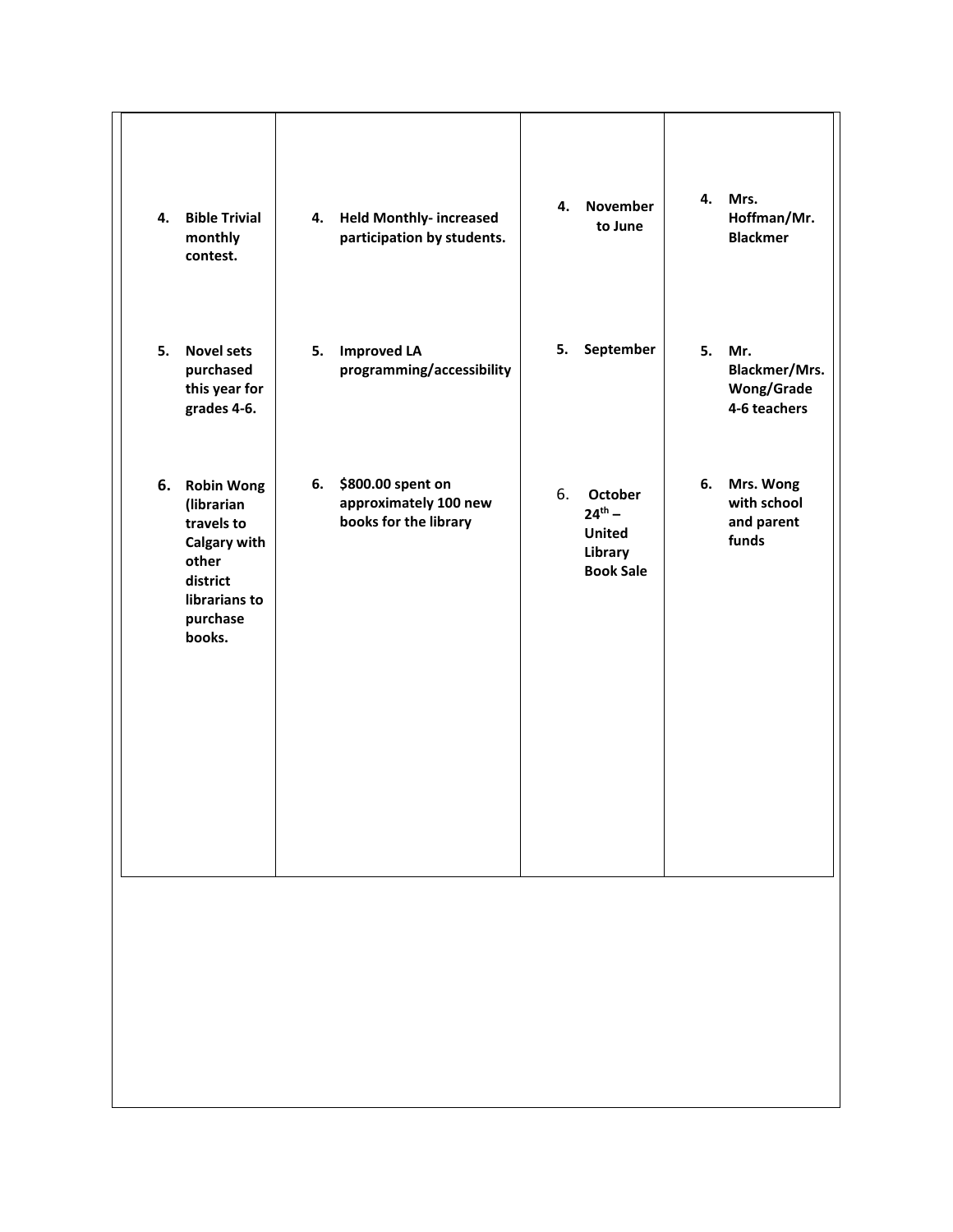| Vision - Students in Medicine Hat Catholic have the literacy<br>competencies to participate fully and successfully in living, learning<br>and work.<br><b>St. Michael's School</b>                |                                                                                                                           |                                                                                         |                                                                     |
|---------------------------------------------------------------------------------------------------------------------------------------------------------------------------------------------------|---------------------------------------------------------------------------------------------------------------------------|-----------------------------------------------------------------------------------------|---------------------------------------------------------------------|
|                                                                                                                                                                                                   | Literacy Work Plan 2017-2018                                                                                              |                                                                                         |                                                                     |
|                                                                                                                                                                                                   | <b>Goal 2 – Build Awareness</b>                                                                                           |                                                                                         |                                                                     |
| <b>Action</b><br>(What you need to do<br>to achieve your goal?)                                                                                                                                   | <b>Success Criteria</b><br>(What evidence or<br>artifacts will<br>demonstrate that you<br>have accomplished the<br>goal?) | <b>Time Frame</b><br>(How will you prioritize<br>your actions? When will<br>you begin?) | <b>Resources</b><br>(Who or what can<br>support<br>implementation?) |
| Literacy<br>1.<br>through the<br>fine arts:<br><b>Reading music</b><br><b>Script reading</b><br>$\bullet$<br><b>Drumming unit</b><br><b>Articulation</b><br>and projection<br>through<br>readers' | 1. Presentations<br>in the arts as<br>well as<br>education<br>through the<br>process in<br>music, speech,<br>drama        | Sept.- June<br>1.                                                                       | 1.<br>All<br>teachers/<br>Mr.<br><b>Blackmer</b>                    |
| theatre<br>2.<br>"Caught<br>Reading"<br>bulletin board<br>for staff and<br>students                                                                                                               | 2. Bulletin Board<br>completion                                                                                           | 2. Twice yearly                                                                         | 2. All staff<br>and<br>students                                     |
| 3. Religious<br>Studies-<br>"Advent take<br>home kit,<br><b>Advent</b><br>Journals.                                                                                                               | 3. Increased<br>family<br>involvement                                                                                     | 3. Advent/December                                                                      | 3. Mrs.<br>Wilkinson<br><b>Teachers</b><br>4.<br>Mrs.               |
| 4. Author visits.                                                                                                                                                                                 | 4. Author visits in<br>the spring                                                                                         | 4. May/June                                                                             | <b>Wong</b><br>Mr.<br><b>Blackmer</b>                               |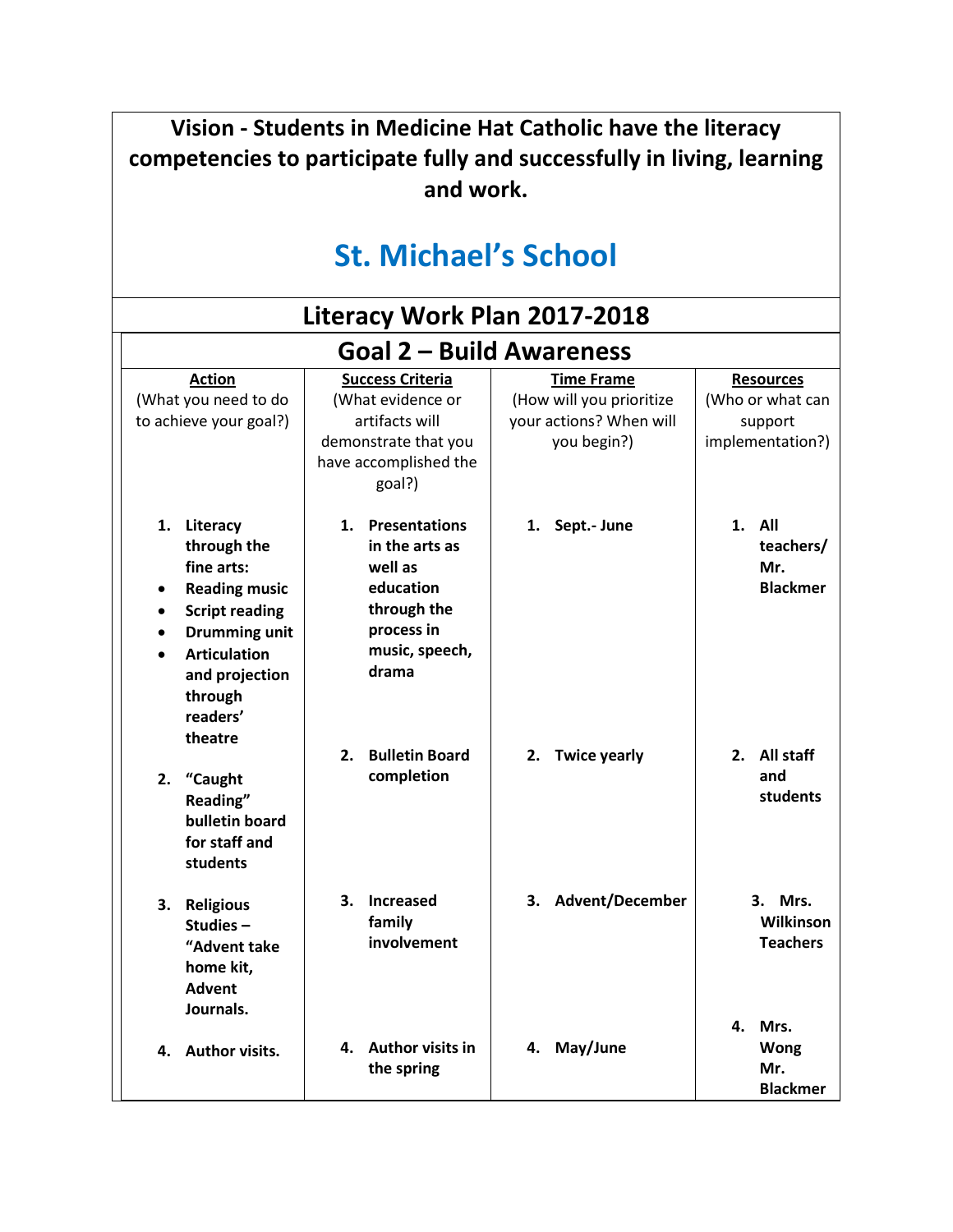| Vision - Students in Medicine Hat Catholic have the literacy competencies to<br>participate fully and successfully in living, learning and work. |                                                                                                                        |                                                                                            |                                                                     |  |  |  |
|--------------------------------------------------------------------------------------------------------------------------------------------------|------------------------------------------------------------------------------------------------------------------------|--------------------------------------------------------------------------------------------|---------------------------------------------------------------------|--|--|--|
| <b>St. Michael's School</b>                                                                                                                      |                                                                                                                        |                                                                                            |                                                                     |  |  |  |
| Literacy Work Plan 2017-2018                                                                                                                     |                                                                                                                        |                                                                                            |                                                                     |  |  |  |
|                                                                                                                                                  | <b>Goal 3- Enhance Opportunities</b>                                                                                   |                                                                                            |                                                                     |  |  |  |
| <b>Action</b><br>(What you need to do to<br>achieve your goal?)                                                                                  | <b>Success Criteria</b><br>(What evidence or<br>artifacts will demonstrate<br>that you have<br>accomplished the goal?) | <b>Time Frame</b><br>(How will you<br>prioritize your<br>actions? When will<br>you begin?) | <b>Resources</b><br>(Who or what can<br>support<br>implementation?) |  |  |  |
| 1. Librarian<br>provides reading<br>incentive<br>programs<br>throughout the<br>year.                                                             | 1. Increased library<br>sign out/ visible<br>signs of reading<br>during<br>school/parent<br>feedback                   | 1.<br>Ongoing                                                                              | 1. Mrs. Wong<br>and teacher<br>classroom<br>incentives              |  |  |  |
|                                                                                                                                                  |                                                                                                                        |                                                                                            |                                                                     |  |  |  |